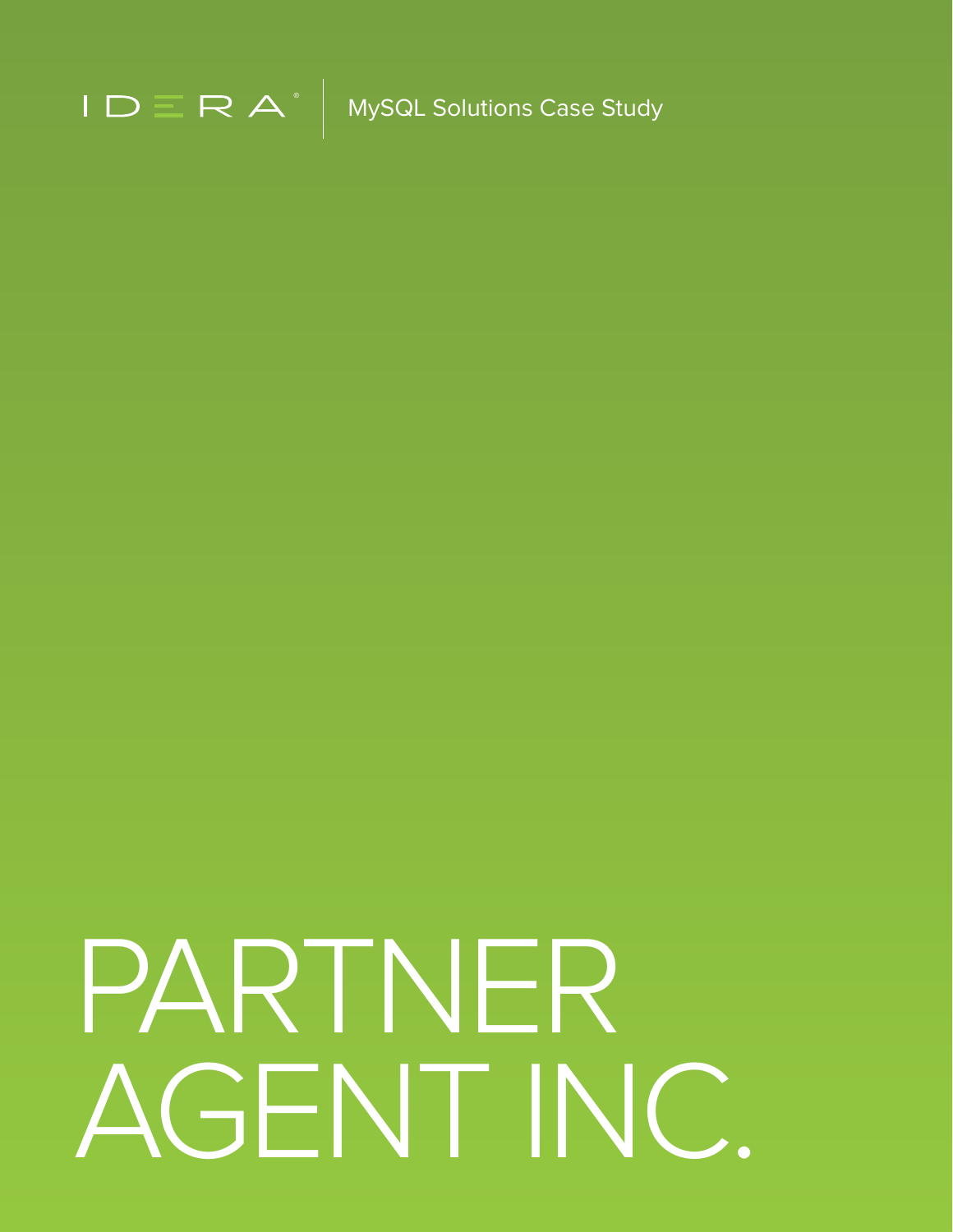In April 2018, IDERA's parent company Idera, Inc. acquired Webyog. Since then, IDERA has incorporated Webyog's MySQL monitoring tool "Monyog" into its product portfolio and rebranded it **SQL Diagnostic Manager for MySQL.**

## OVERVIEW

Founded in Tokyo in 2006, Partner Agent, Inc. provides marriage information and support services in Japan. Services include dating introductions, wedding planning and marriage counseling.

MySQL database servers are the technology backbone for Partner Agent's mission to provide an exceptional customer experience, so any downtime can cause considerable reputation damage and revenue losses for the company.

The Partner Agent database engineering team must ensure that database servers are up and running and keep a tab on configurations that can otherwise cause the application to run slowly.

## ORGANIZATON PROFILE

**Industry** Marriage Info & Support Services **Headquarters** Tokyo, Japan **Website** [www.p-a.jp](https://www.p-a.jp/)

# CHALLENGE

To keep up with production demands, Partner Agent database administrators (DBAs) relied on the logs provided by MySQL like Slow Query, General Query and Error log to measure the health status of their MySQL servers in the absence of a database monitoring tool. This reliance on logs meant DBAs were constantly looking up files or manually querying the MySQL tables.

In addition, the team was required to configure specific MySQL default variables so they match the company's MySQL environment.

SQL queries often took a long time to execute due to improper use of indexes or query structure. This extended execution time could exhaust system resources (such as CPU and RAM), and machines occasionally started throttling. As a result, DBAs had to monitor the prolonged execution time effectively to track the overall performance of the system and the applications running on it.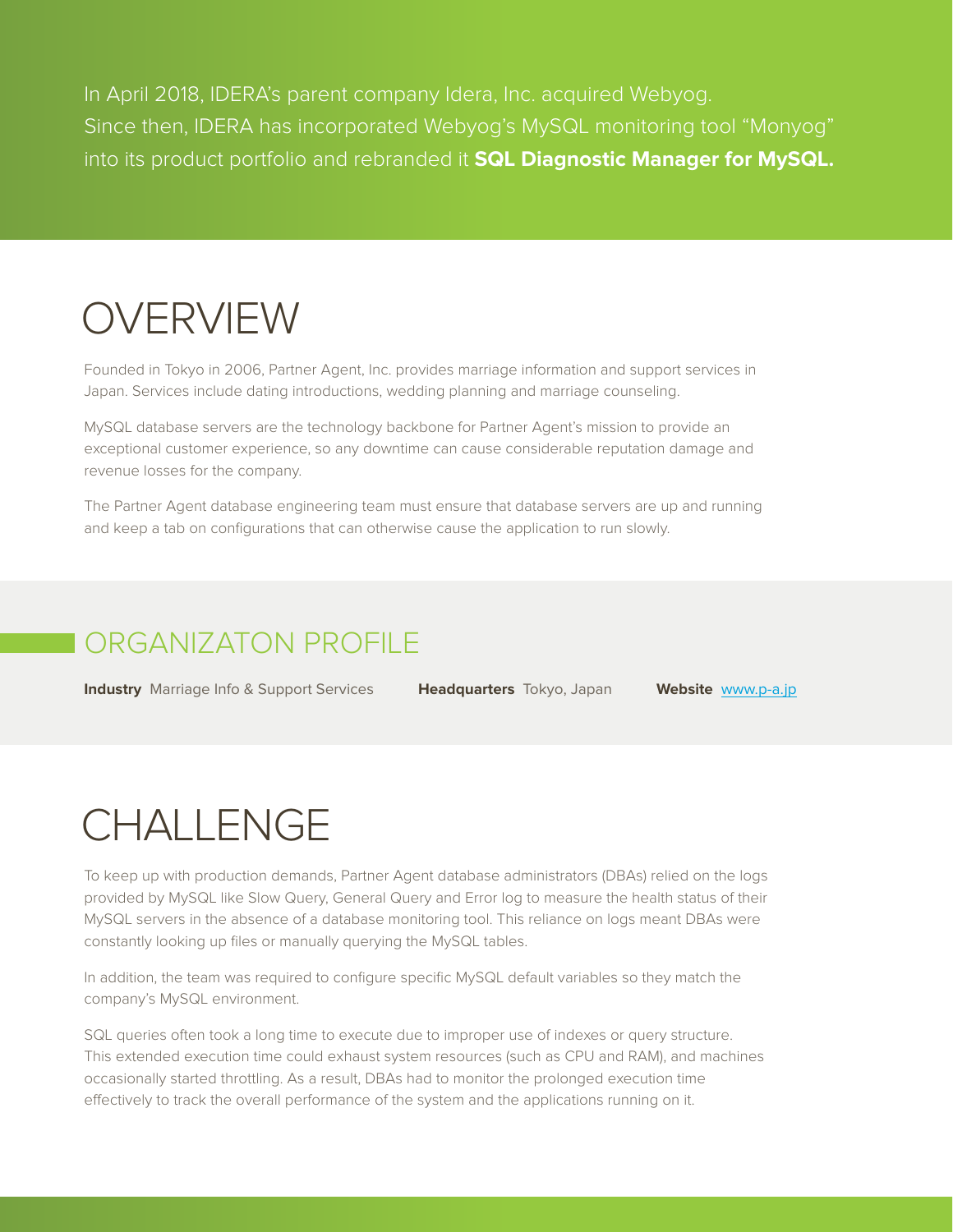# SOLUTION

Partner Agent's database engineering team explored multiple MySQL monitoring tools that could align with their monitoring needs to overcome these issues.

They initially considered the commercial version of MySQL but found it to be costly. What they needed was a monitoring tool that spots problems in less time and helps them focus on improving and sustaining the performance of their MySQL database servers.



### Monyog made it easy to monitor database performance and reduce downtime.

Yuji Tajima **Lead of System Planning** at Partner Agent Inc.

They found that the Monyog MySQL monitor feature set allowed them to seamlessly reach optimum levels of performance tuning, and it was also cost effective.

"Monyog made it easy to monitor database performance and reduce downtime," said Yuji Tajima, lead of system planning at Partner Agent Inc.